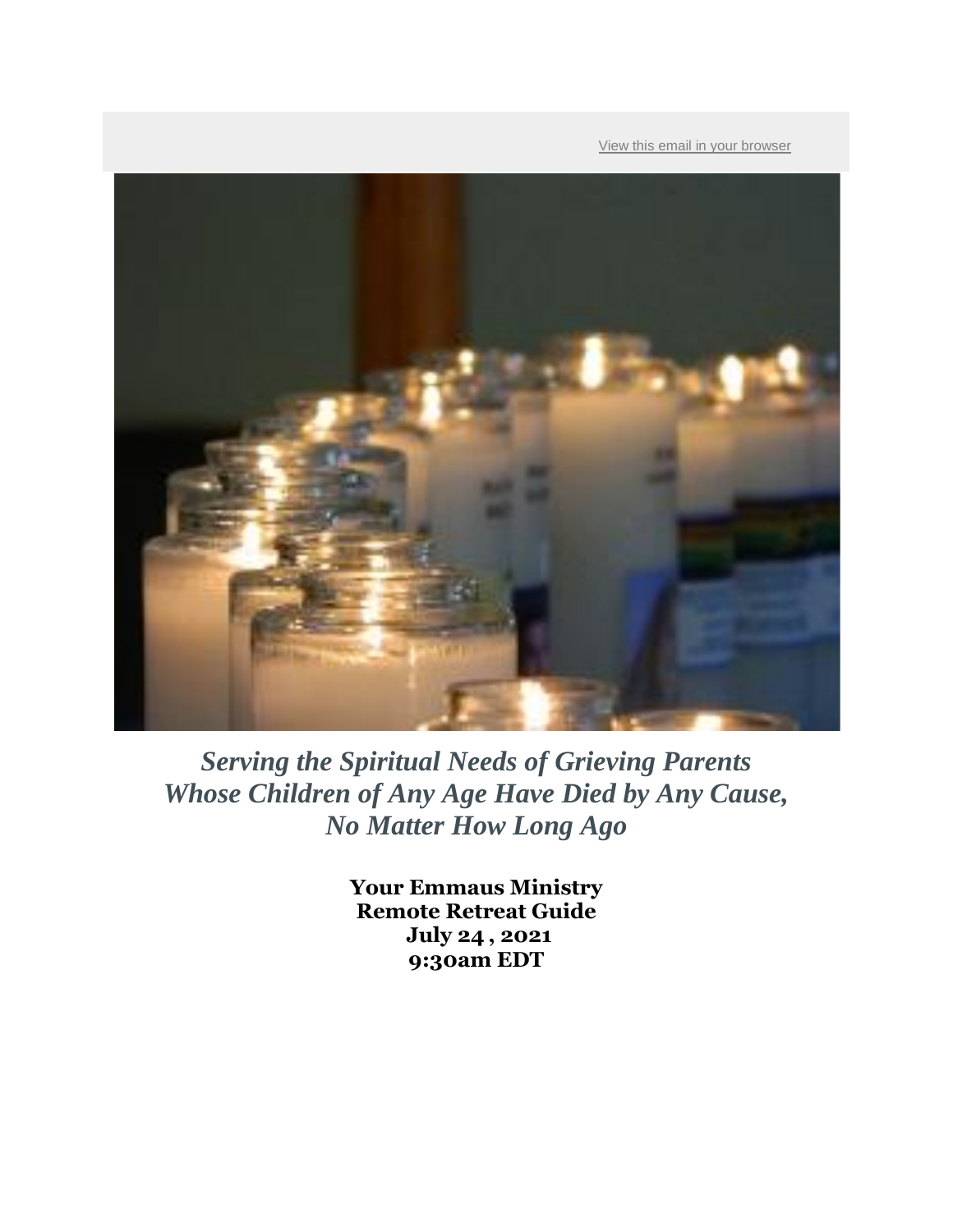

# **LIFE AFTER LIFE**

## *When your child was co-created by you (or his/her biological parents), he/she was co-created, not only as a human being, but also as an eternal being, who will live forever.* --Fr. Jurgen Liias

### **Preparation:**

Ahead of time, we recommend you find a quiet place in your home where you can immerse yourself in this retreat. Have your child's Emmaus Memorial Candle (or other candle) available along with a lighter or matches.

Take several deep breaths to cleanse your thoughts and open yourself to wherever the Holy Spirit is calling you today several minutes before the retreat is scheduled to begin.

At 9:30am EDT (our normal retreat beginning time) open your email and join other fellow Emmaus Parent Companions in getting away from the rest of the world, at least for a time, to focus on God and on your precious child.

**CANDLE LIGHTING PRAYER** (Light your candle)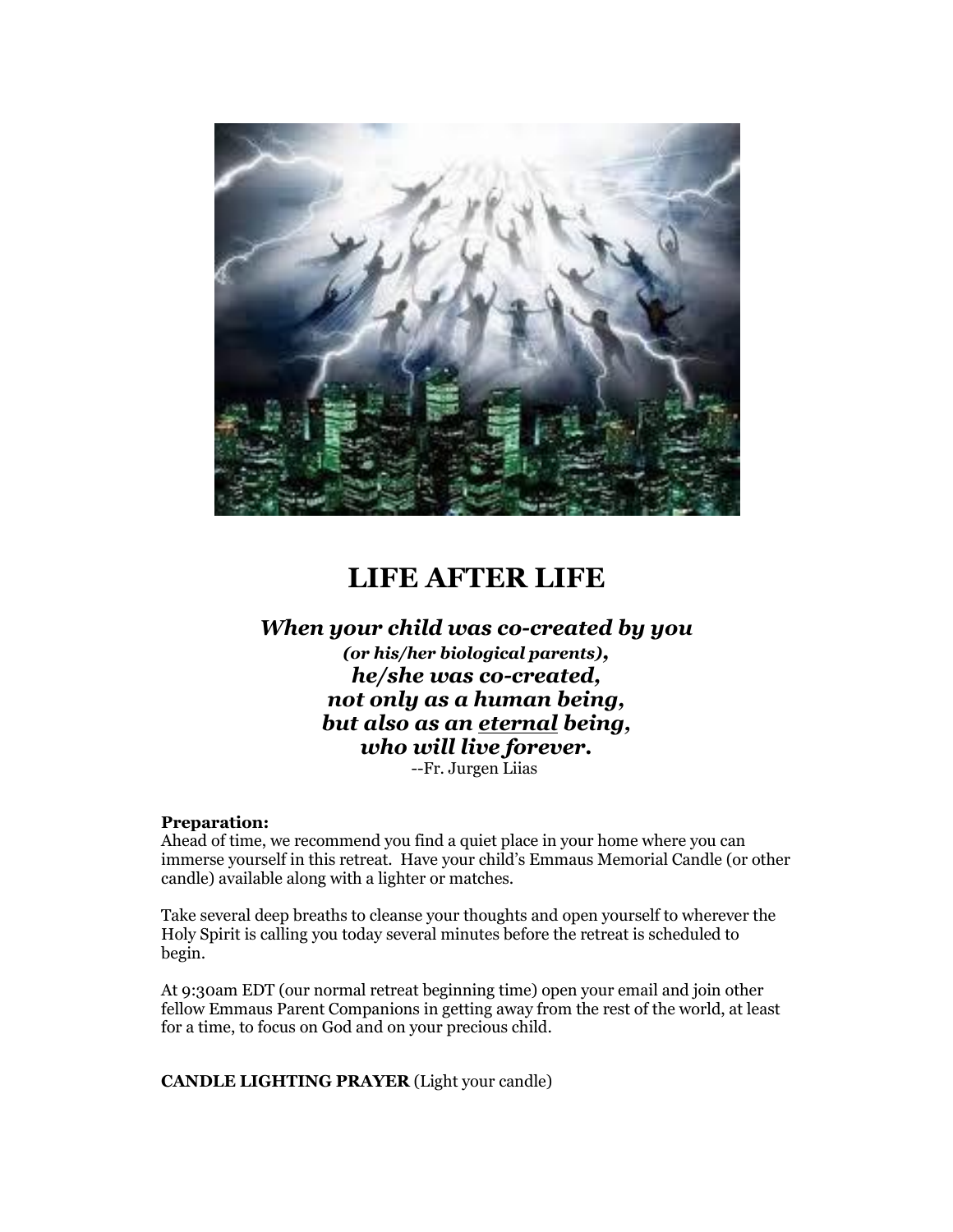We begin… In the name of the Father, the Son, and the Holy Spirit, Amen

Lord, you are the Light of the World. *Help us feel your presence in the lighting of this candle.*

Lord, you gave us the gift of our children. *Help us feel their presence in the lighting of this candle.*

Lord, you gave us the hope of eternal life. *Help us confirm that hope in the lighting of this candle.*

Lord, you gave us love. *Help us to know that, as much as we love our children, you love them even more.*

We ask you this through Christ, Our Lord Amen.

**OPENING SONG: [Eye Has Not Seen; Ear Has Not Heard](https://list-manage.agle1.cc/click?u=https%3A%2F%2Fwww.youtube.com%2Fwatch%3Fv%3DrRyOS0nZr7s%26list%3DRDrRyOS0nZr7s%26start_radio%3D1&c=4581333901312000&s=5741004535627776&ns=emfgp)** by Marty Haugen *Our lives are but a single breath, compared to what is to come.*

#### **PRAYER OF THOSE MAKING A RETREAT**

Loving Spirit of Wisdom, Guide my thoughts and my memories.

In the light of your love, May I see what is important for me to remember, What is important for me to hold to my heart, And what I need to simply let go of in peace.

I trust you to be my guide, Even when the path seems unclear to me.

We pray this in the name of Your Son, the Healer, Our Lord, Jesus Christ. Amen.

#### **SCRIPTURE**

#### **JOHN 14: 1-6**

"Do not let your hearts be troubled. You have faith in God; have faith also in me.

In my Father's house there are many dwelling places. If there were not, would I have told you that I am going to prepare a place for you?

And if I go and prepare a place for you, I will come back again and take you to myself, so that where I am you also may be.

Where [I] am going you know the way."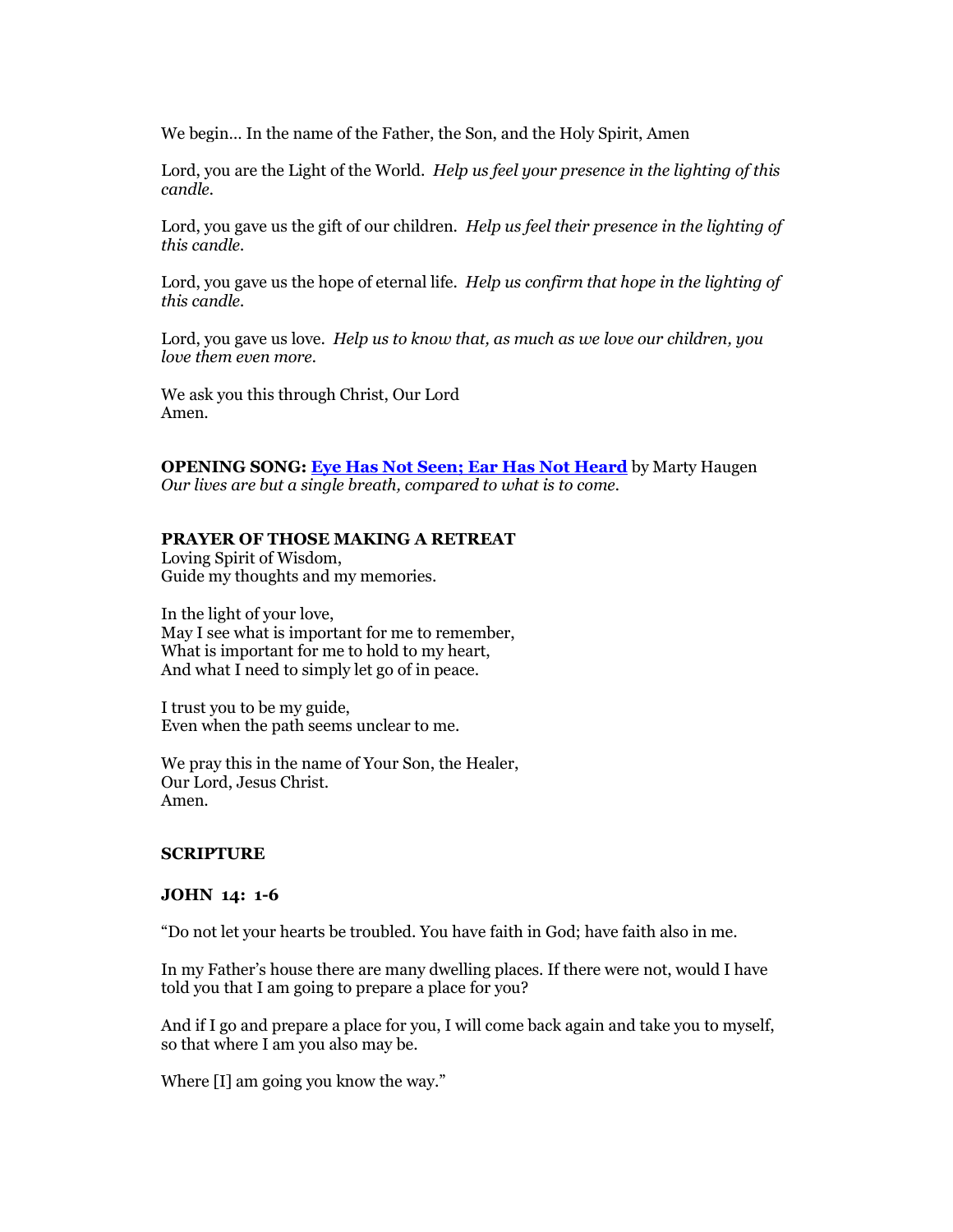Thomas said to him, "Master, we do not know where you are going; how can we know the way?"

Jesus said to him, "I am the way and the truth and the life. No one comes to the Father except through me."

The Gospel of the Lord. Praise be to you, Lord Jesus Christ.

**REFLECTION #1: Heaven: [You're Not Good Enough \(and why that's ok\)](https://list-manage.agle1.cc/click?u=https%3A%2F%2Fwww.youtube.com%2Fwatch%3Fv%3Dchur9r9H2bY&c=4581333901312000&s=5741004535627776&ns=emfgp)** by Fr. Mike Schmitz

*All you have to do are these two things...*



Take a moment to pause... breathe... savor what you have received from the Reflection #1.

Clear your mind before focusing on Reflection #2.

**REFLECTION #2: [Bishop Barron on Hell](https://list-manage.agle1.cc/click?u=https%3A%2F%2Fwww.youtube.com%2Fwatch%3Fv%3Dx8zhnooySk4&c=4581333901312000&s=5741004535627776&ns=emfgp)** by Bishop Robert Barron *How could an infinitely good God send people to Hell? Hell is the final definitive "no" uttered from one's eternal soul. God doesn't send people there. People send themselves.*



Take a moment to pause... breathe... savor what you have received from the Reflection #2.

Clear your mind before focusing on Reflection #3.

### **REFLECTION #3: [Dying Souls are Given a Last Chance: St. Faustina](https://list-manage.agle1.cc/click?u=https%3A%2F%2Fwww.youtube.com%2Fwatch%3Fv%3D-L4BaV9KJ80&c=4581333901312000&s=5741004535627776&ns=emfgp)**

by Fr. Mark Goring, CC *According to St. Faustina, here is what really happens at the moment of death.*

### **PRAYER**

Eternal rest grant unto our precious children, O Lord.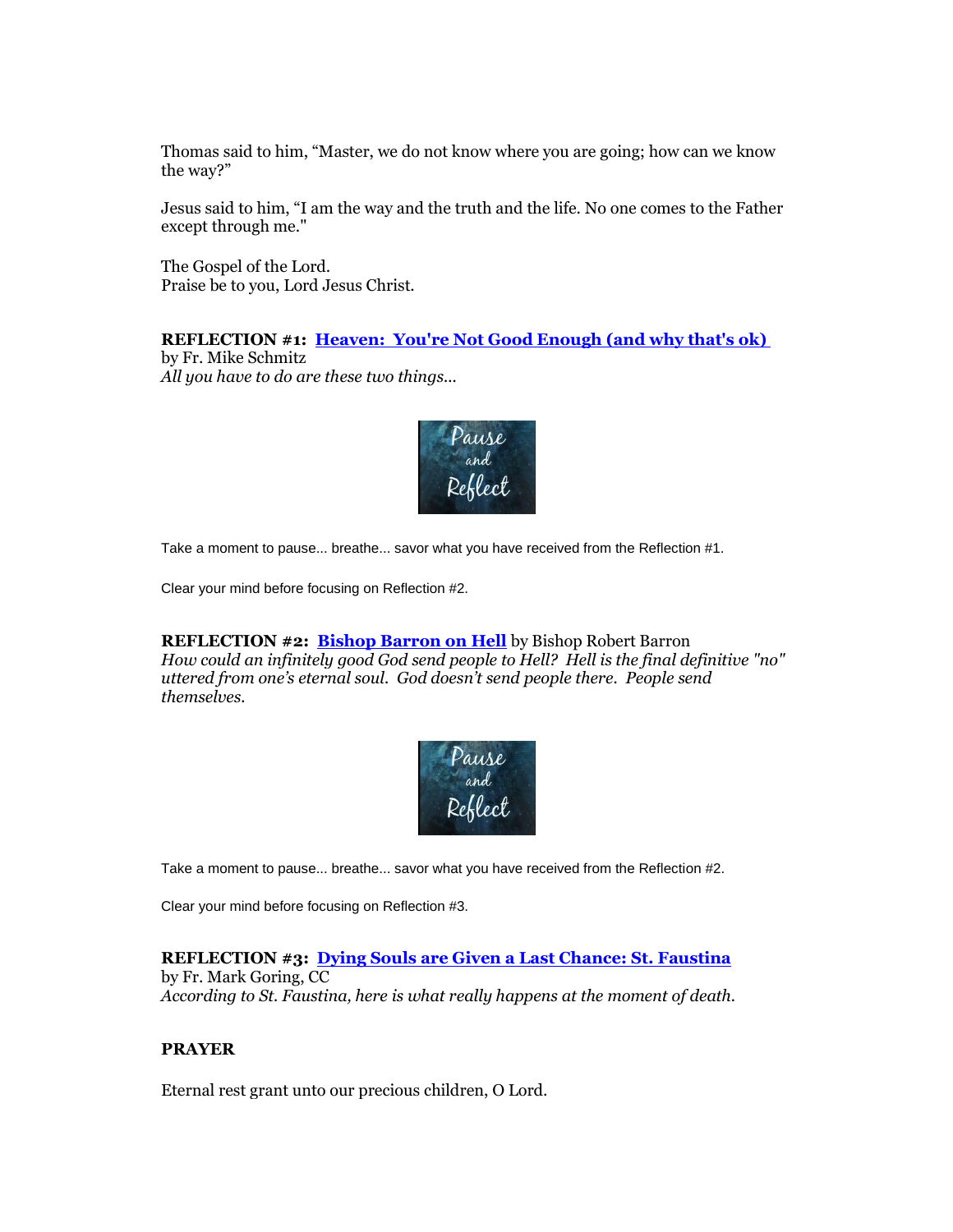And let your perpetual light shine upon them.

May their souls and the souls of all the faithful departed, through the mercy of God, rest in peace. Amen.

#### **CLOSING SONG[: City of God](https://list-manage.agle1.cc/click?u=https%3A%2F%2Fwww.youtube.com%2Fwatch%3Fv%3DKSyu-a8ov7A&c=4581333901312000&s=5741004535627776&ns=emfgp)** by Dan Schutte

May our tears be turned into dancing! For the Lord, our Light and our Love, has turned the night into day!

#### **CLOSING BLESSING**

Let us end our time of retreat...united with Brother John Maganzini, OFM and the Franciscan Friars at Saint Anthony Shrine in Boston, MA by blessing one another.

Raise your right hand and, together, let us give this blessing

May the love of God and the peace of the Lord Jesus Christ gently wipe every tear from our eyes.

May the love of God and the peace of the Lord Jesus Christ bless us and console us.

May the love of God and the peace of our Lord Jesus Christ give us hope of eternal life for our children and for ourselves.

May the love of God and the peace of Our Lord Jesus Christ deliver us from evil.

We ask this of you, Lord, as we bless each other in the name of the Father, and of the Son, and of the Holy Spirit. Amen.



# **FOR FURTHER REFLECTION...**

 **[What Will](https://list-manage.agle1.cc/click?u=https%3A%2F%2Fwww.youtube.com%2Fwatch%3Fv%3DYl7TZ8kECO0&c=4581333901312000&s=5741004535627776&ns=emfgp)  [Heaven Be Like?](https://list-manage.agle1.cc/click?u=https%3A%2F%2Fwww.youtube.com%2Fwatch%3Fv%3DYl7TZ8kECO0&c=4581333901312000&s=5741004535627776&ns=emfgp)** by Christ the King Productions *Eye has not seen; ear has not heard all that God has ready for those who love him.*

 **Song: [I Can Only](https://list-manage.agle1.cc/click?u=https%3A%2F%2Fwww.youtube.com%2Fwatch%3Fv%3DDU0MwNpRq6M&c=4581333901312000&s=5741004535627776&ns=emfgp)  [Imagine](https://list-manage.agle1.cc/click?u=https%3A%2F%2Fwww.youtube.com%2Fwatch%3Fv%3DDU0MwNpRq6M&c=4581333901312000&s=5741004535627776&ns=emfgp)** by Mercy Me *Will I dance for you, Jesus?*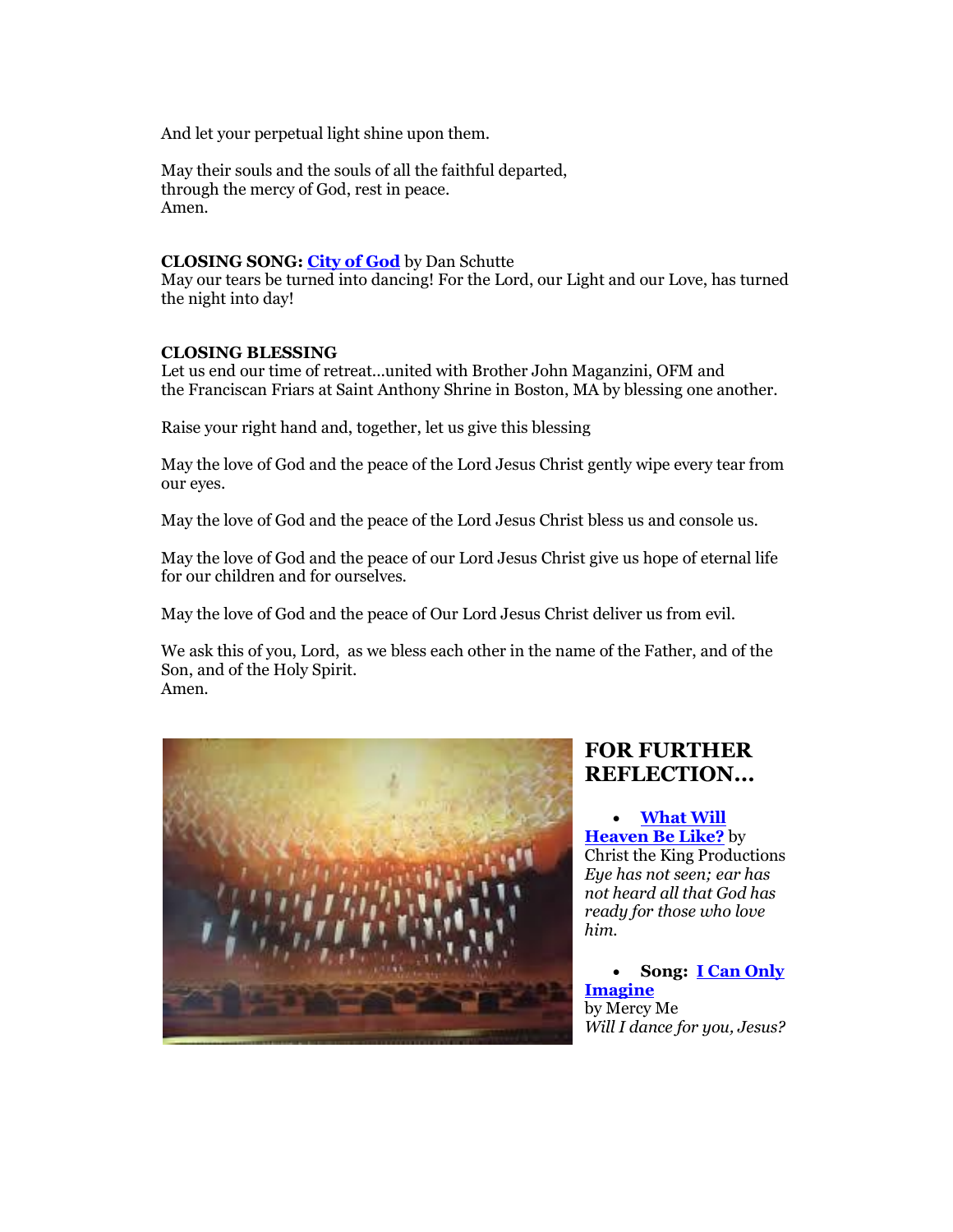- **[Do I Believe in the Resurrection of the Dead?](https://list-manage.agle1.cc/click?u=https%3A%2F%2Faleteia.org%2F2017%2F06%2F05%2Fdo-i-believe-in-the-resurrection-of-the-dead%2F&c=4581333901312000&s=5741004535627776&ns=emfgp)** by Evan Holguin *God isn't just going to plop us in a copy of our current bodies. Instead, our rising from the dead will be a rising unto glorified bodies*.
- **[The Validity of Near Death Experiences](https://list-manage.agle1.cc/click?u=https%3A%2F%2Fmagiscenter.com%2FNDE%2F&c=4581333901312000&s=5741004535627776&ns=emfgp)** by Fr. Robert Spitzer *A Definitive Guide to Near Death Experiences from a Catholic perspective.*

# **[IMPORTANT MESSAGE!](https://list-manage.agle1.cc/click?u=https%3A%2F%2Fcdn.emfgp.org%2Fwp-content%2Fuploads%2F2021%2F06%2FSaturday-Remote-Retreat-Message.docx.pdf&c=4581333901312000&s=5741004535627776&ns=emfgp)**

## **NEXT WEEK...**

## **[SATURDAY MORNING REMOTE RETREATS](https://list-manage.agle1.cc/click?u=https%3A%2F%2Fcdn.emfgp.org%2Fwp-content%2Fuploads%2F2021%2F06%2FSaturday-Remote-Retreat-Message.docx.pdf&c=4581333901312000&s=5741004535627776&ns=emfgp)  [WILL END JULY 31, 2021.](https://list-manage.agle1.cc/click?u=https%3A%2F%2Fcdn.emfgp.org%2Fwp-content%2Fuploads%2F2021%2F06%2FSaturday-Remote-Retreat-Message.docx.pdf&c=4581333901312000&s=5741004535627776&ns=emfgp) [SEE HERE FOR MORE INFORMATION.](https://list-manage.agle1.cc/click?u=https%3A%2F%2Fcdn.emfgp.org%2Fwp-content%2Fuploads%2F2021%2F06%2FSaturday-Remote-Retreat-Message.docx.pdf&c=4581333901312000&s=5741004535627776&ns=emfgp)**



**You will receive a new email next Friday. Please join your fellow Emmaus Parent Companions again next Saturday at 9:30am EDT**

**Until then, may God bless you and keep you. Sending many warm, virtual hugs**

**For past Remote Retreats, see [here.](https://list-manage.agle1.cc/click?u=https%3A%2F%2Fwww.emfgp.org%2Femmaus-ministry-saturday-remote-retreat-guides%2F&c=4581333901312000&s=5741004535627776&ns=emfgp)**

**----------------------------------------------------**